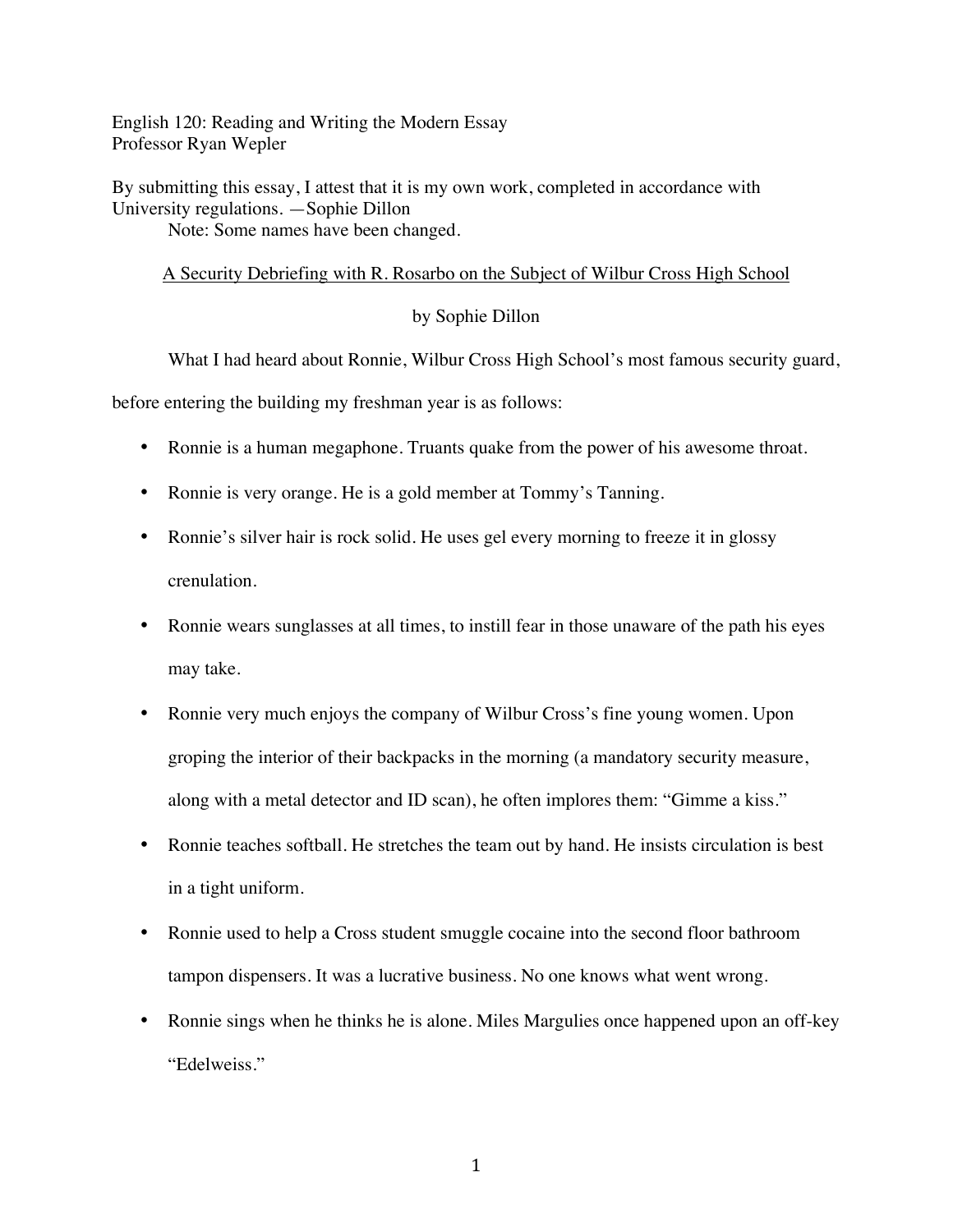- Ronnie won't check for a hall pass if you're white.
- Like every other fixture of Wilbur Cross, Ronnie will be funny in retrospect. I promise. Four more years.

He agreed to an interview before I explained what it was for. In the fifty or so feet from his post by the sheet glass doors and the teachers' lounge, he scores three high-fives from uninterested students and gives a loud, purposeless "Ok!" reminiscent of Lil Jon. His gait is the lovechild of a Spaghetti Western Sheriff and The Situation. In my three years of walking Wilbur Cross's dim hallways, Ronnie has remained a mythical creature to me, an impenetrable beast: the Guido gone to seed. When we sit down, I realize I don't even know his name.

"Ronald V. Rosarbo."

He removes identical walkie-talkies from their respective holsters and sets them on the table. They crackle and spit throughout the interview, random numbers in bass voices.

Ronald V. Rosarbo grew up in a classically large Italian family in New Haven. He graduated from Cross in 1963. Never, in a million years, he assures me, did he imagine he would be back here.

"What made me decide to go into security was, I sat down one night and I said, 'What do I want to do with the rest of my life?' I said 'I would really love to work with children.' I love my job, I love doin' this and helping kids. The thing I'm most proud of is all the girls and gentlemen I've helped get into college. That's the most important thing. I've developed a lot of personal relationships, especially with the graduates that have graduated."

This is the first time I have heard anyone call restraining children, "working with them," or assume the position of security guard has anything to do with encouraging college acceptance.

2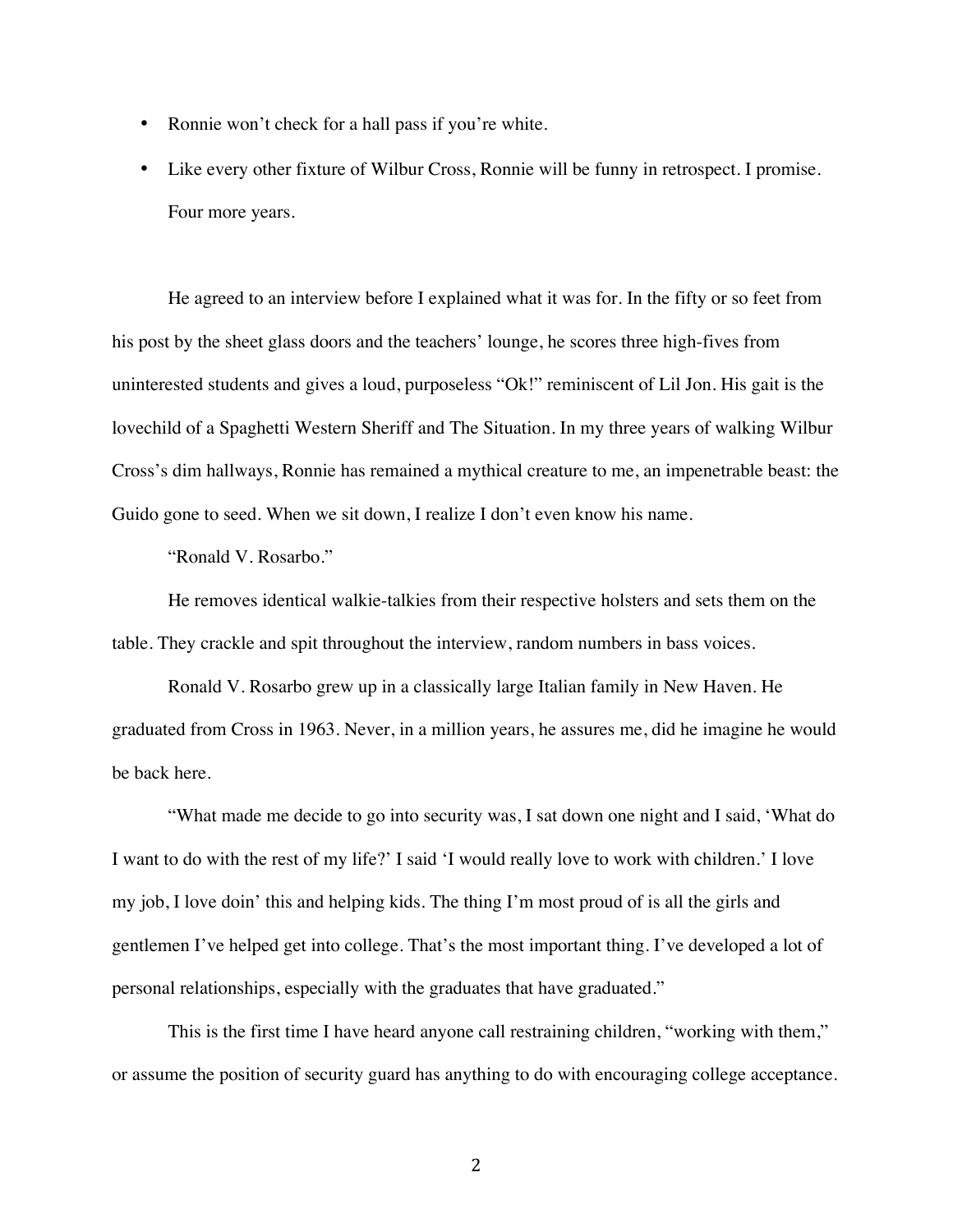I realize, then, this is the most I have ever heard Ronnie speak. Though his sentences are filled with grammatical errors, he speaks with the measured pauses and assertiveness of a politician. An administrative veneer sometimes conceals his answers, disguising nonsensical content.

"The hardest part of my job," Ronnie pontificates, "and what a lot of teachers and staff don't realize is a lot of our children don't eat. They face criseses that I never had to face. Their parents on drugs. Their siblings getting shot. Their friends getting shot, killed. No food on the table. Nowhere really to go, a lot of different things that are said about them, Facebook and Twitter and all this other stuff. When I was in school the only thing we had was the telephone."

Ronnie blames most of the Cross student body's problems on the immediacy of social networks. He says 95% of the fights he breaks up are "he said she said." This is entirely different from the Wilbur Cross Ronnie started working at seventeen years ago. The New Haven Board of Education decided Cross needed security after a teacher was shot to death at the school store.

"When I first started, we used to have 8-10 fights a day. A day. We used to average 45 a week. Now those were all gang-related. Ok?"

Though Ronnie assures me fights are down to two a month (which my personal recollection contradicts), Wilbur Cross is still home to severely disenfranchised kids, the racial breakdown of which is about half black, half Hispanic, with a wedge of Caucasian jammed in awkwardly. Ronnie tells me Cross has not had any major incidents within the past seven years. The lunchroom fight that sent eleven students to juvie last year apparently didn't count, or the catfight my sister witnessed four years ago involving a pregnant girl whose shirt was ripped off and unborn child beaten to death in the process.

I ask Ronnie for the craziest thing he has seen in his career, hoping he may give me something unimaginably absurd. Instead, he tells me about the day a French nanny was beaten in

3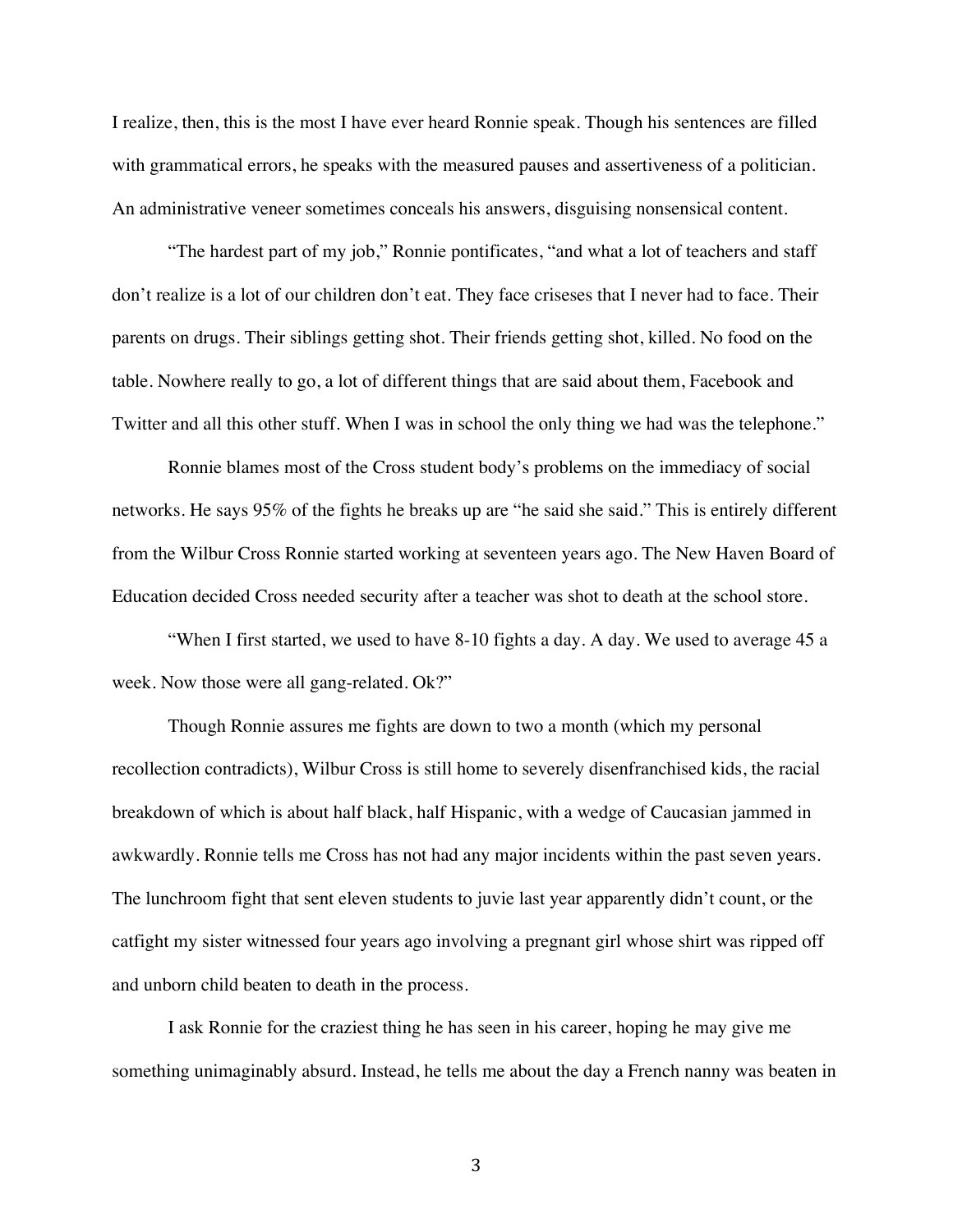the park across the street from Wilbur Cross, barely surviving to crawl up the embankment of the Mill River and search for her child, who had wandered safely to a Day Care a block away.

"That was the craziest, one of my craziest days at Wilbur Cross. One of the best days also, 'cause a lot of the students came out and helped look for the baby." This seems to be the only involvement of Wilbur Cross in the story, and the only part I find particularly "crazy"—that students were released from class to comb New Haven for a toddler. I can't tell if Ronnie is holding back out of Wilbur Cross pride, or some confusion about being the school's ambassador.

He defends teachers being caught on camera with brotherly vigor: "'Oh she's having a moment, let me get her on, put her on Facebook.' That's an invasion of privacy." I don't interrupt him to argue that some Cross teachers deserve recording—namely Mrs. Brunetti, who told her students a few months ago she would not want to be in the same water as Muslims, because "they are dirty," or the guidance counselor last year who was blackmailed into passing students because of her online pornography career: Ms. Stark, or "Nelly Rock."

At least it explains why Ronnie's hair is always gelled to perfection—"As security, we never know when we're going to be filmed."

Ronnie has a simple solution to school reform.

"The first three days of Wilbur Cross High School should be getting to know each other. You should know your classmates, how do you know what they eat next to you? Ok? Everyone should write an essay. Don't have to put your name to it, the essay should be written in class and discussed. And I will tell you this, everyone will have a better understanding of everyone else."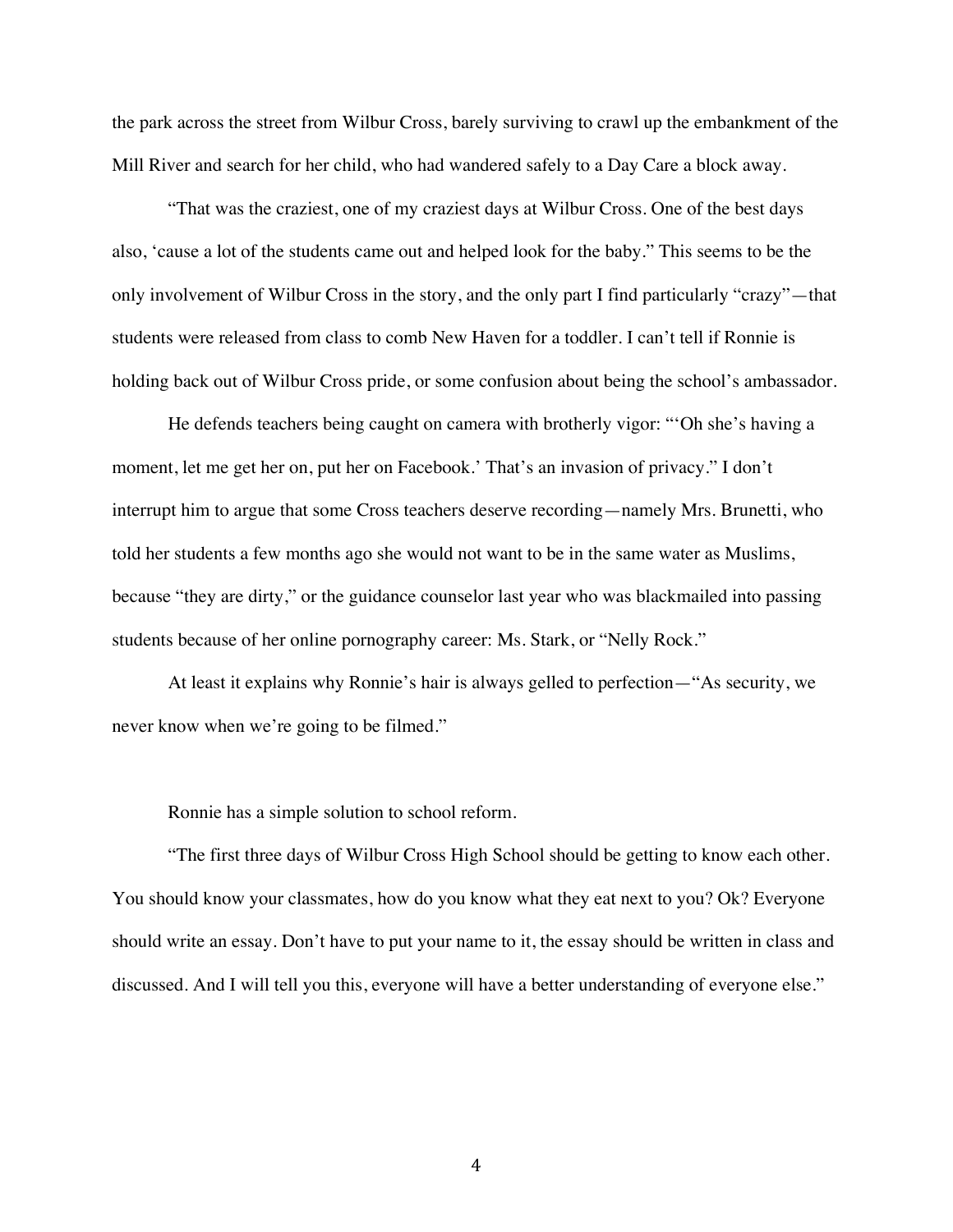Ronnie's suggestions seem Student Council-y in nature: movie nights, more dances. He reminisces about the streamer-strung dances he attended as a student. "I mean, the school was a center of activity. We don't have that. We need to bring some of that back."

Ronnie's ideas seem to fall under the overused school reform term: "building smaller learning communities," a goal that has been attempted numerous times out of numerous wallets. Then Ronnie says something I have never heard out of an administrator's mouth:

"I think we're too focused on academics."

I restrain myself from laughing audibly.

Ronnie continues, spittle and gesticulations flying with equal force. He wants a return to that good old face-to-face contact, believes Cross's success lies in the friendship of its students. Ronnie talks about the difficulties teachers face when illiterate or nearly illiterate children are dumped on them, and the plain fact that "Some people aren't built for education."

Though finding sanctioned ways to spend as little time as possible in Wilbur Cross is a skill I've honed for years, most students skip class for the hallways, look at lunch as a sacred place for friendship instead of a prison wallpapered in stale celebrities jauntily sporting the "got milk?" mustache, see the street Spanish catcalls from the boys outside Guidance as a legitimate part of a mating ritual. Ronnie isn't suggesting we give up on education. He is seeing what administrators refuse to—that most Cross kids couldn't care less about a college degree. Constantly trying to sell them higher education alienates them from the classes at hand. It's community, a sense of belonging that they want and will listen to—not wrinkled hands shoving SAT fee waivers in their faces. Ronnie sees the necessary stair between Cross and college, the remedy to making high school relevant. Even if kids don't go on to a degree, at least they'll stick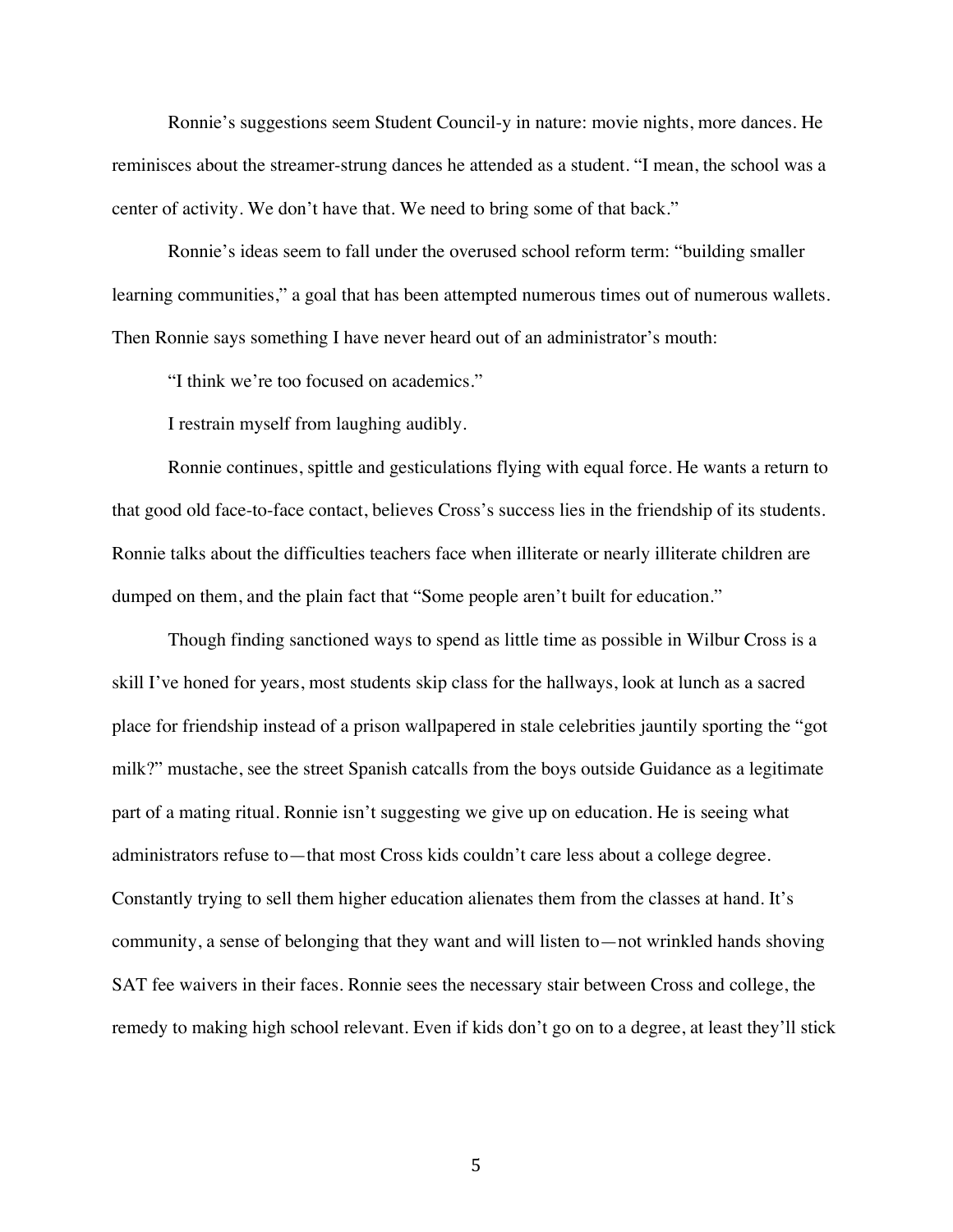around for a graduation cap—currently a feat only half the student body performs. Ronnie has a hell of a point.

What I gathered from an hour in the teacher's lounge with Wilbur Cross High School's most famous security guard, is as follows:

- Ronnie genuinely loves Wilbur Cross. He begged his daughter to come, and was heartbroken when she didn't.
- Ronnie wears his sunglasses because he has a lazy eye. When he tells you what he really feels is the honest-ta-God trut, he lowers his chin and his right eye looks into you, while the left stares down the bridge of his nose.
- Ronnie's daughter got him into softball. He's coached the CT Raiders for 21 years.
- Ronnie's biggest regret is that he didn't become a history teacher.
- Ronnie loves singing his "boy," Bruno Mars. His favorite song: Mars' cover of Amy Winehouse's "Valerie."
- In seventeen years, Ronnie has only received one remark about the color of his skin while working overtime at another high school.
- Many students talk to Ronnie about their problems on a regular basis. He counsels them, listens, lets them vent about all the "he said she said." He holds their troubles so they may get back to class. Most of them have come back to thank him years later as college students. Ronnie has become the one-man Student Council, gluing a community out of students jaded by everything but the newest Apple product.